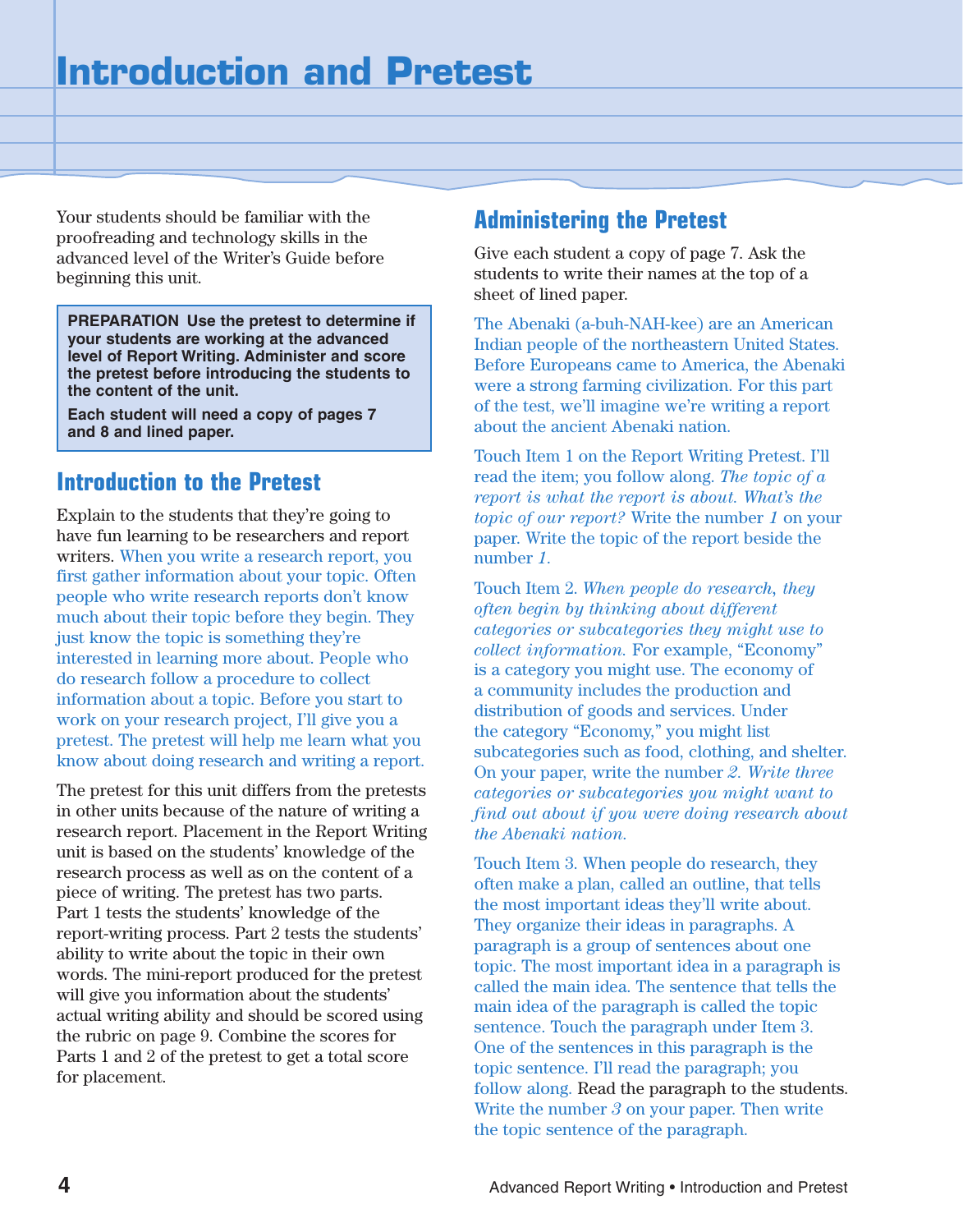Touch Item 4. Transition words and phrases show how the sentences in a paragraph are related. They help the reader move from one detail to the next. Write the number *4* on your paper, and list four transition words or phrases in the paragraph I just read.

Touch Item 5. In multiparagraph passages, transition sentences are used to show how the paragraphs are related. They help the reader move from one paragraph to the next. The last sentence in this paragraph was written as a concluding sentence for the paragraph and as a transition sentence to the next paragraph. *What do you think the topic of the next paragraph will be?* Write the number *5* on your paper and the answer to the question.

Touch Item 6. The person who wrote the paragraph about the toys of the Abenaki children also wrote this introductory paragraph as the first paragraph of his report. One of the sentences in this paragraph is the topic sentence. I'll read the paragraph; you follow along. Read the paragraph aloud. Write the number *6* on your paper. Then write the topic sentence of the paragraph.

Touch Item 7. The person who wrote this report wanted to give some background information to help the reader better understand the report. Write the number *7* on your paper. List two important pieces of background information presented in this introductory paragraph.

Reread the first two sentences of the introductory paragraph aloud. Touch Item 8. *Why do you think the author wrote the first sentence of the introductory paragraph?* Write the number *8* on your paper. Write your answer beside the number *8.*

Reread the last sentence of the introductory paragraph aloud. Touch Item 9. *Why do you think the author wrote the last sentence of the introductory paragraph?* Write the number *9*  on your paper. Write your answer beside the number *9.*

Touch Item 10. *There are many places to get information about the Abenaki nation.* Write the number *10* on your paper. *Write three places you could find such information.* Collect the students' papers.

Give each student another sheet of lined paper. You learned some information about the Abenaki nation in Part 1 of the pretest. Now you'll write a short report to tell what you know about the Abenaki nation. Give each student a copy of page 8. You can use the information you learned in Part 1 and the information on these research cards to help you write your report. You may also add any other information you know about the Abenaki nation. You have forty-five minutes to write.

After forty-four minutes, tell the students they should finish writing the sentence they're working on. Give them fifteen minutes to edit and proofread their reports. Evaluate the pretests using the rubric and the scoring guide on page 9. Answers for Part 1 follow. Keep the writing sample and the scoring rubric for comparison at the end of the unit.

#### **Answers for Report Writing Pretest, Part 1**

- 1. the Abenaki nation
- 2. (Accept reasonable responses.) Ideas: Geography, climate, location, economy, food, clothing, shelter, trade, transportation, society, villages, roles of men, roles of women, language, religion, leaders, medicine.
- 3. Toys were a part of every Abenaki child's life.
- 4. Ideas: While, at first, as they grew older, in this way, thus, too, but it was also
- 5. Idea: Adult life
- 6. In this report, you'll learn more about the life of the Abenaki people before the Europeans came, especially their economy and their society.
- 7. Ideas: The Abenaki lived in Maine, New Hampshire, and Vermont. They numbered forty thousand. They were self-sufficient.
- 8. Idea: To grab the reader's attention
- 9. Idea: To give the reader an idea of what the author wants the reader to learn
- 10. Ideas: Nonfiction books, textbooks, encyclopedias, the Internet, magazines, historical museums

#### **Background**

In the intermediate level of Report Writing, the students wrote reports on endangered animals in the United States. In the advanced level of Report Writing, the students will develop more sophisticated research and writing skills. The subject matter for this level is ancient civilizations. This topic correlates with many social studies and history topics and can be integrated with those subjects. If your social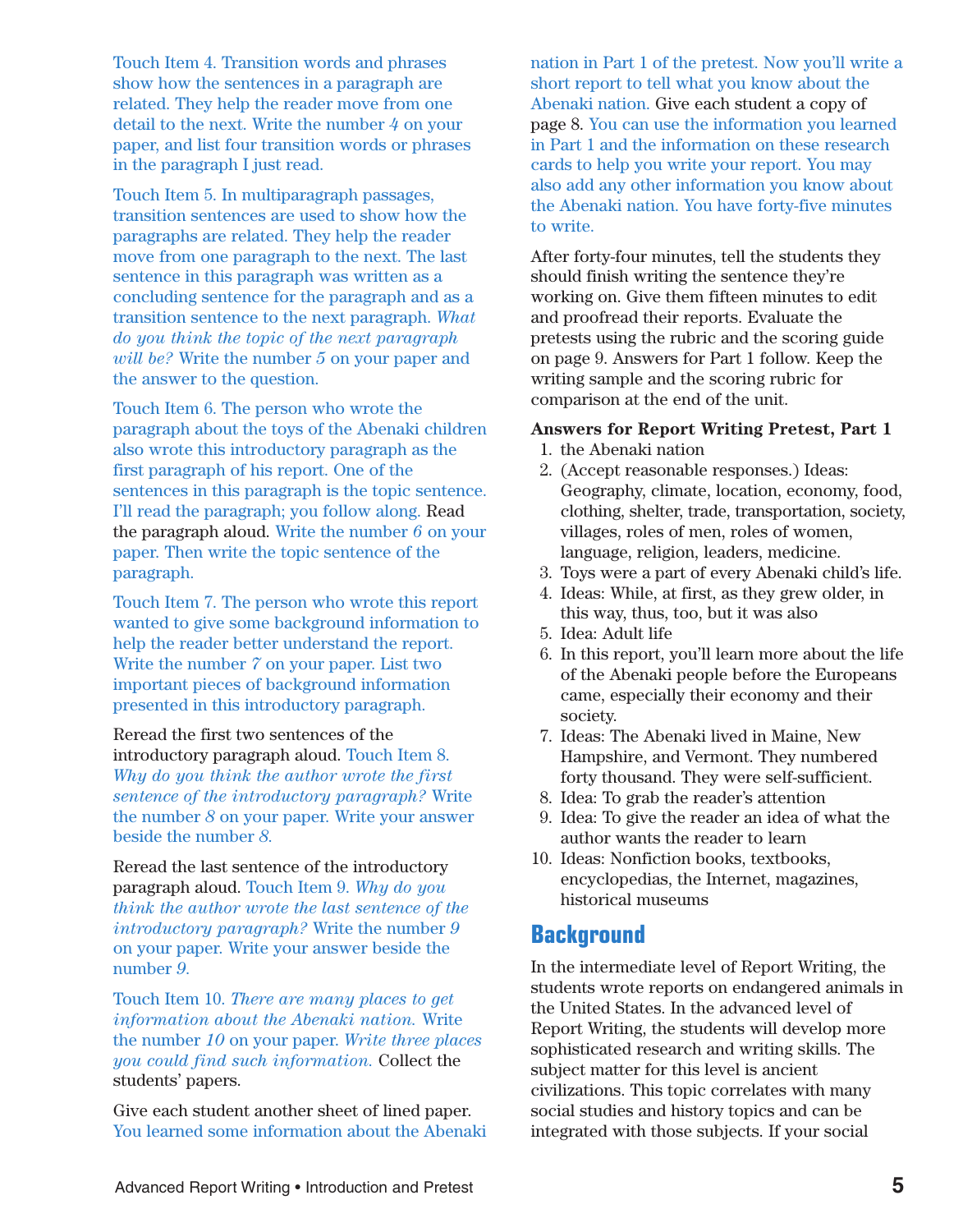studies curriculum includes a unit on ancient civilizations, you may be able to integrate the report writing unit and the social studies unit, thus allowing time to cover both curriculum areas more thoroughly.

You may wish to introduce the topic of ancient civilizations by inviting a guest speaker from a local museum, by going on a field trip to see local historical artifacts, or by showing a video to help the students understand the concept of ancient civilizations. The students can also start thinking about the civilizations they'll choose as subjects for their reports. It's important for each student to work independently on a topic; therefore, it would be best for each student to choose a different civilization to investigate. However, if resources are limited, more than one student may work on a single civilization. The students will be expected to use a minimum of three different sources for their reports: an encyclopedia, an Internet site, and a nonfiction book or textbook.

In the context of this unit, an ancient civilization is an advanced society that developed established patterns of political, economic, and social institutions, providing a stable environment that allowed the people to exist as a group.

List the following civilizations on chart paper: Africa—Egypt, Zulu; North America—Blackfoot, Cherokee, Plains, Iroquois, Nez Perce, Sioux, Aztec, Maya; South America—Inca; Asia—China, Japan, Mongol; Europe—Greece, Rome; Middle East—Babylonia, Phoenicia; India—Gupta, Maurya. The focus of this report-writing unit is the research and writing skills necessary to produce a research report, not the specific subject matter. The availability of material will determine the degree of freedom the students will have in choosing their topics. If there is enough research material, the students should be allowed to narrow their choice of topics to smaller units. For example, while some students may research the Plains Indians of North America, others may focus on the Blackfoot Indians.

You may wish to find appropriate Internet sites and provide the students with a list of the most useful sites for research. (Preview all Internet sites for appropriate content.) You may also wish to collect from the library printed materials on ancient civilizations, including magazines, nonfiction books, and encyclopedias. If your

school has a librarian, you may wish to plan together to have materials available for your students.

As part of each lesson, you'll model the steps of the research process. Sample materials are provided for the Mayan civilization, including textbook, Internet, and encyclopedia samples. A sample report on the Maya is included, as well as samples of research note cards. You'll find these materials at the end of the appropriate lessons.

## **Introduction to the Unit**

Introduce the students to this unit with an explanation like the following: For the next few weeks, you'll learn how to do research, and you'll write a report about an ancient civilization. Here are some examples of ancient civilizations. Display the list. Ancient civilizations developed in all parts of the world. Call on individual students to read a name on the list. Explain to the students that they'll investigate the ancient civilization of their choice and then write a report on that topic. You may wish to investigate an ancient civilization related to your family or one that once inhabited the area where you live. Provide a sign-up sheet so the students can write their names after the topic of their choice. Encourage them to choose topics not chosen by other students. After the students have made their choices and written them on the sign-up sheet, you'll be ready to begin the unit.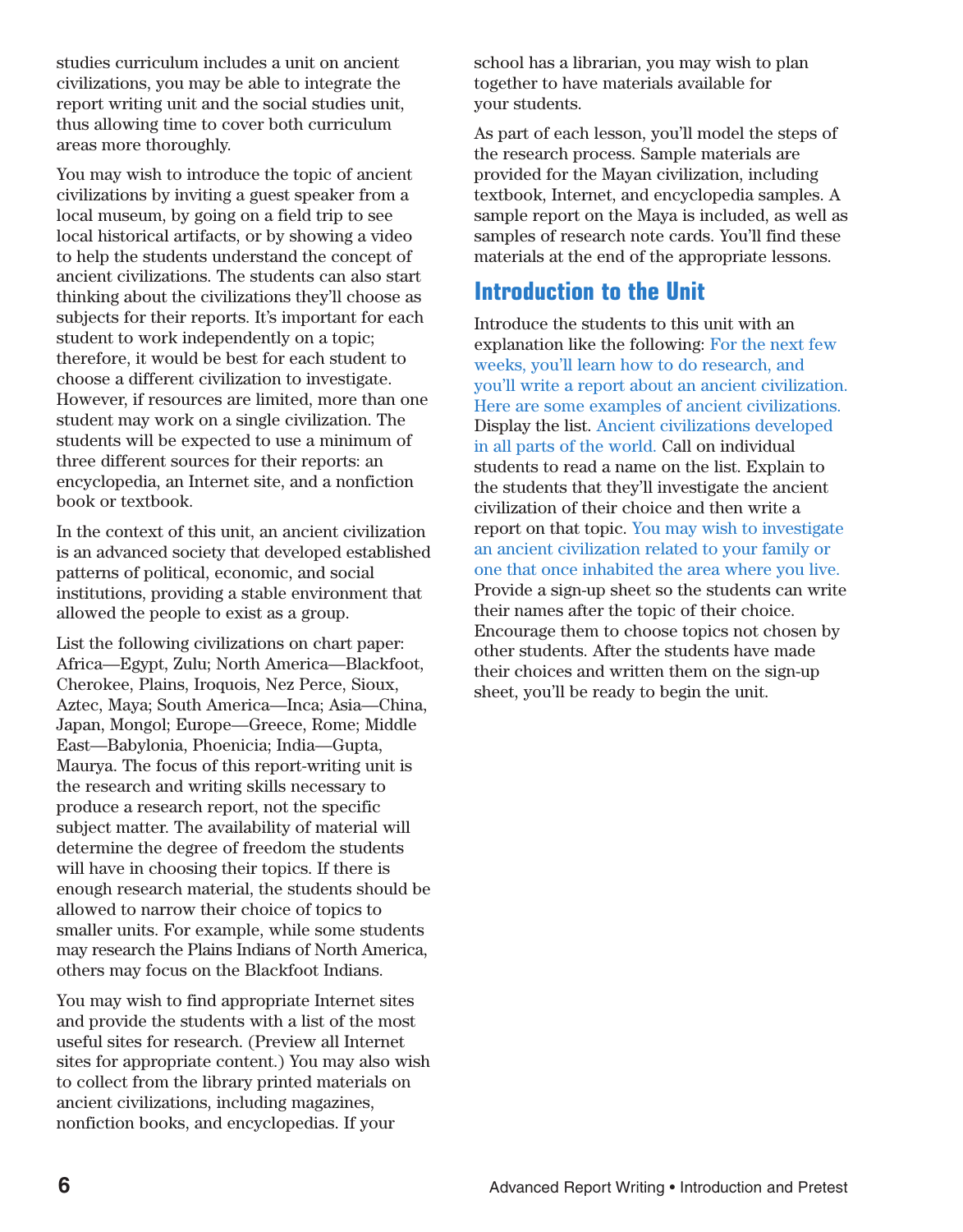# **Report Writing Pretest, Part 1**

#### **Use your own paper to answer the questions.**

- 1. The topic of a report is what the report is about. What's the topic of our report?
- 2. When people do research, they often begin by thinking about different categories or subcategories they might use to collect information. Write three categories or subcategories you might want to find out about if you were doing research about the Abenaki nation.
- 3. Write the topic sentence of the following paragraph.

Toys were a part of every Abenaki child's life. While babies were on cradleboards, they enjoyed seeing dangling toys, such as a string of animal teeth or a rabbit's foot, and reaching for them. Young boys had small bows and blunt arrows, slings, and fishing equipment. At first, their fathers made these toys for them, but as they grew older, Abenaki boys made their own toys. In this way, they learned important toolmaking skills they would use in their adult lives. Mothers made dolls for their little girls from cornstalks, corncobs, or cattails. Abenaki girls decorated and beaded cradleboards and dolls' clothing for these simple handmade dolls. Thus, girls, too, learned adult skills from their toys. Playing with toys was fun, but it was also a way to learn useful skills for adult life.

- 4. List four transition words or phrases in the paragraph above.
- 5. What do you think the topic of the next paragraph will be?
- 6. Write the topic sentence of this introductory paragraph.

Have you ever wondered about the first people to inhabit North America? Long before Europeans came to America, the Abenaki people lived in the area that is now Maine, New Hampshire, and Vermont. The Abenaki nation, which once numbered forty thousand, was a nation of proud, strong, self-sufficient people. In this report, you'll learn more about the life of the Abenaki people before the Europeans came, especially their economy and their society.

- 7. List two important pieces of background information presented in the introductory paragraph above.
- 8. Why do you think the author wrote the first sentence of the introductory paragraph?
- 9. Why do you think the author wrote the last sentence of the introductory paragraph?
- 10. There are many places to get information about the Abenaki nation. Write three places you could find such information.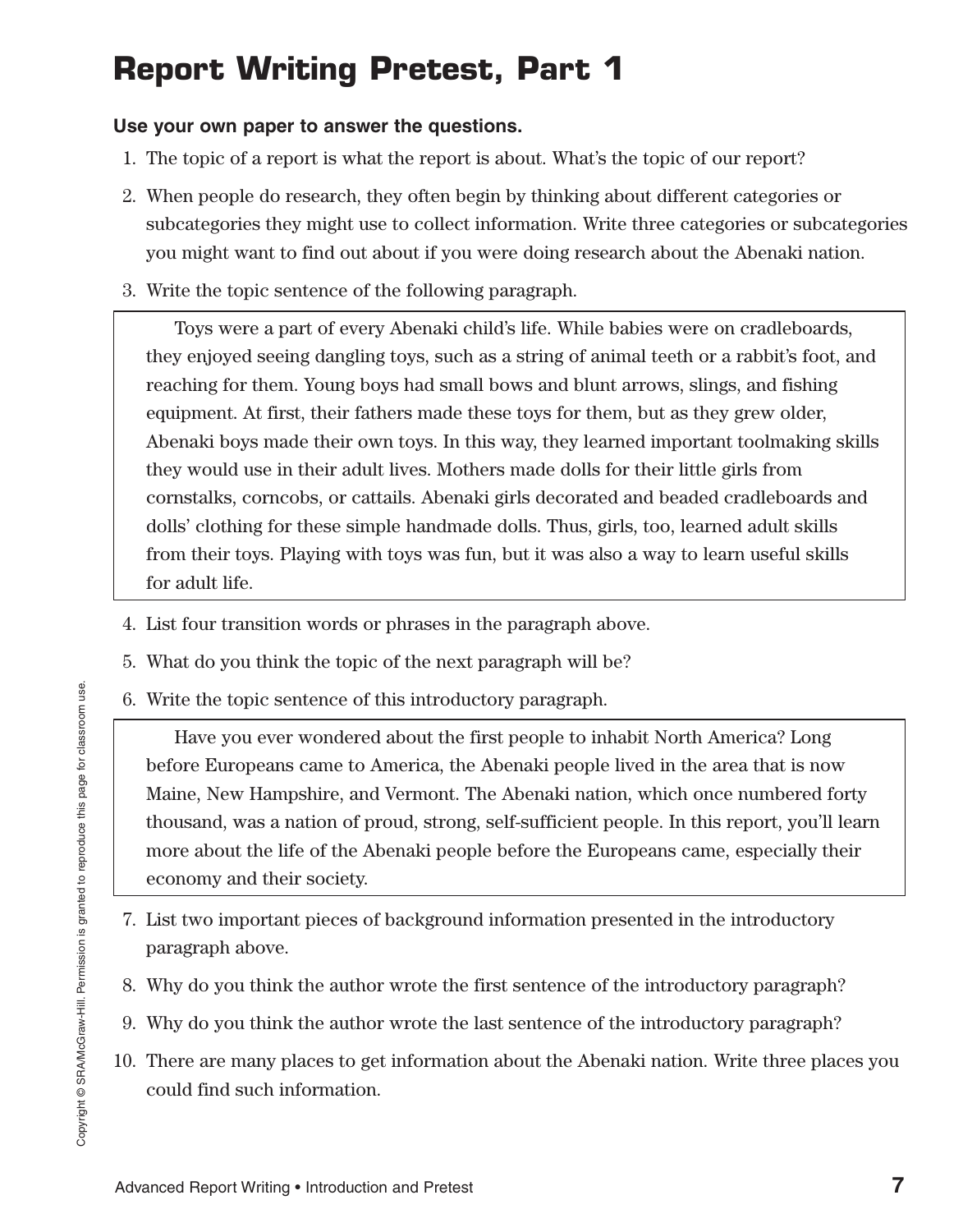# **Abenaki Nation Research Cards**

| <b>II.</b> Geography              | <b>IV. Society</b>                 |
|-----------------------------------|------------------------------------|
| A. Location                       | A. Villages                        |
| -northern New England states      | -clusters of wigwams               |
| -fertile floodplains              | -summer activities outdoors        |
|                                   | -winter activities indoors-        |
|                                   | storytelling                       |
|                                   | -construction and repair of tools, |
|                                   | weapons, clothing                  |
|                                   | -ceremonies                        |
|                                   |                                    |
| <b>III. Economy</b>               | <b>IV.</b> Society                 |
| A. Food                           | <b>B.</b> Role of Men              |
| -"The Three Sisters": beans,      | -fought enemies                    |
| corn, squash                      | -hunted, trapped in winter-        |
| -fish, game                       | moose, deer, rabbits, turkeys      |
| -roasting, rotisserie, boiling    | -fished in spring, summer          |
| stones                            | -cleared trees                     |
| -dried for storage                | -built wigwams, longhouses         |
|                                   | -made canoes                       |
|                                   | -taught young boys                 |
|                                   | <b>IV.</b> Society                 |
|                                   |                                    |
| <b>III. Economy</b>               | <b>C. Role of Women</b>            |
| <b>B.</b> Clothing                | -planted and tended crops          |
| -handmade needles with eyes       | -picked berries, nuts              |
| -deerskin shirts, leggings        | -gathered roots, wild rice, garlic |
| -woven hide shirts made from      | -gathered herbs for medicines      |
| vegetable fiber, animal hair      | -made clothing                     |
| -finger-woven sashes in bright    | -cooked food                       |
| colors with intricate designs     | -cared for children                |
| -moccasins                        | -taught young girls                |
|                                   | <b>IV.</b> Society                 |
| <b>III. Economy</b>               | D. Language                        |
| <b>C.</b> Shelter                 | -Algonquian                        |
| -dome-shaped wigwams              | -called "people of the dawn"       |
| -frame of saplings                | -storytelling                      |
| -cover of birch or elm bark       | -to entertain                      |
| -room for fifteen people          | -to teach lessons                  |
| -hearth in center, smoke hole     | -to discipline children            |
| -individual space for each person | -stories of Glooscap, Azban        |